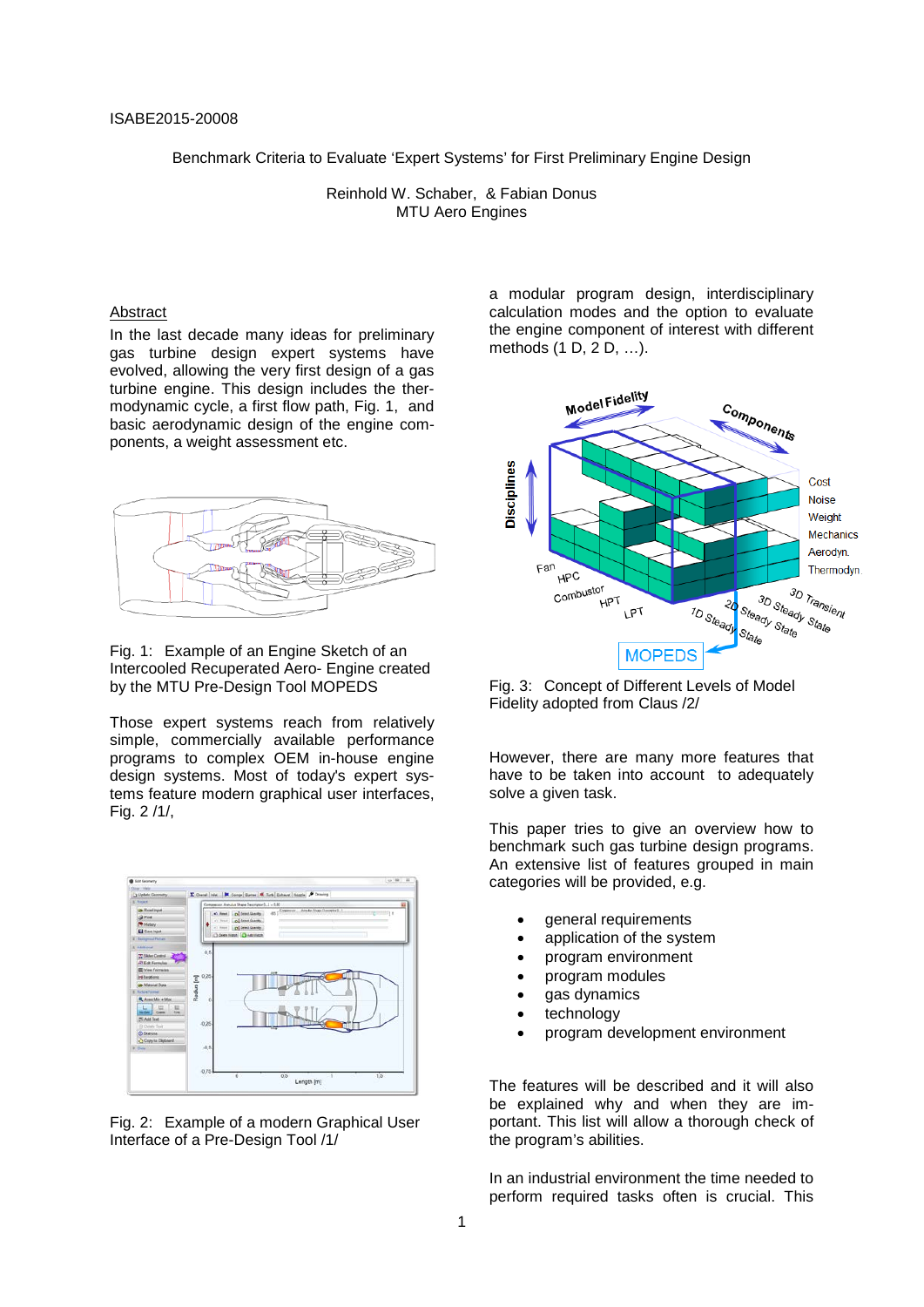paper will give some recommendations about which type of tool to use for a given task. It will also illustrate some "standard tasks" where time efficiency is a crucial evaluation criteria.

These tasks comprise:

- building a new propulsion system model
- performing an interdisciplinary parameter study including various operating points
- creating a TSFC map (off-design operating points covering the flight envelope)
- introducing new algorithms

The given catalogue can also be regarded as a basis for a specification for new engine design program systems. The presented paper might not only be interesting for pre-design tool users but also for developers.

#### Abbreviations

| CAD           | computer-aided design         |
|---------------|-------------------------------|
| CAE           | computer-aided engineering    |
| GUI           | graphical user interface      |
| <b>MCL</b>    | maximum climb thrust          |
| <b>MCT</b>    | maximum continuous thrust     |
| <b>MOPEDS</b> | Modular Performance and       |
|               | <b>Engine Design System</b>   |
| <b>MOPS</b>   | Modular Performance Synthe-   |
|               | sis                           |
| <b>MTO</b>    | maximum take-off thrust       |
| <b>OEM</b>    | <b>Original Equipment</b>     |
|               | Manufacturer                  |
| <b>TSFC</b>   | thrust specific fuel consump- |
|               | tion                          |

## Foreword

The description of typical tasks and procedures in this paper as well as the evaluation of program features are based on the authors' own experience and partially inspired by work flows in MOPEDS, the MTU Aero Engines in-house propulsion system predesign tool. The given standard tasks are examples only and do not claim to be universally representative.

#### **1 Basic Requirements of Computer Programs for First Preliminary Engine Design**

During the conceptual and preliminary design phase of gas turbines, the main parameters are fixed, leading, in return, to already predetermined risks and financial resources associated with the development, manufacture and operation of the engine under concern. The preliminary design process, on the other hand,

must be carried out very quickly so that engine suppliers are able to evaluate numerous concepts with respect to the market requirements at a given short notice. This brings up the need for adequate software tools that accurately and quickly guides the designer through the preliminary design process. Main requirements of such a tool are

- assessment of all major engine components and their interrelations;
- inclusion of all relevant disciplines;
- ability to design over several operating points;
- model fidelity zooming at least for individual components

Since the ordinary user of a program system as described above will not be an expert in all fields, it is mandatory that the program system semi-automatically applies rules and makes decisions on how to design the desired propulsion system. This can be considered a - even if sometimes primitive - form of an expert system. Here an expert system is defined as a computer program which helps users solving complex tasks emulating the human decision making process by using a knowledge based databank /15/.

### **2 Overview of Computer Programs for First Preliminary Engine Design**

Most engine design programs of a new generation started to evolve in the 1990s in line with the break-through of object oriented computer program languages. Ambitions always have been high to significantly improve the way propulsion systems are designed. Hereafter some examples for such expert systems for preliminary engine design are given (alphabetic order):

## 2.1 DLR. PEGASUS

PEGASUS (preliminary gas turbine assessment and sizing) is DLR's attempt to create a brand new multidisciplinary program for the evaluation of existing and future engine concepts /14/.

## 2.2 GASTURB

The GASTURB development started in the mid-1990s with the objective of creating a performance program for mainly educational purposes. Today GASTURB is a worldwide distributed commercial program used in all fields of engine performance assessment, performance synthesis and performance analysis. Latest versions also feature a flow path as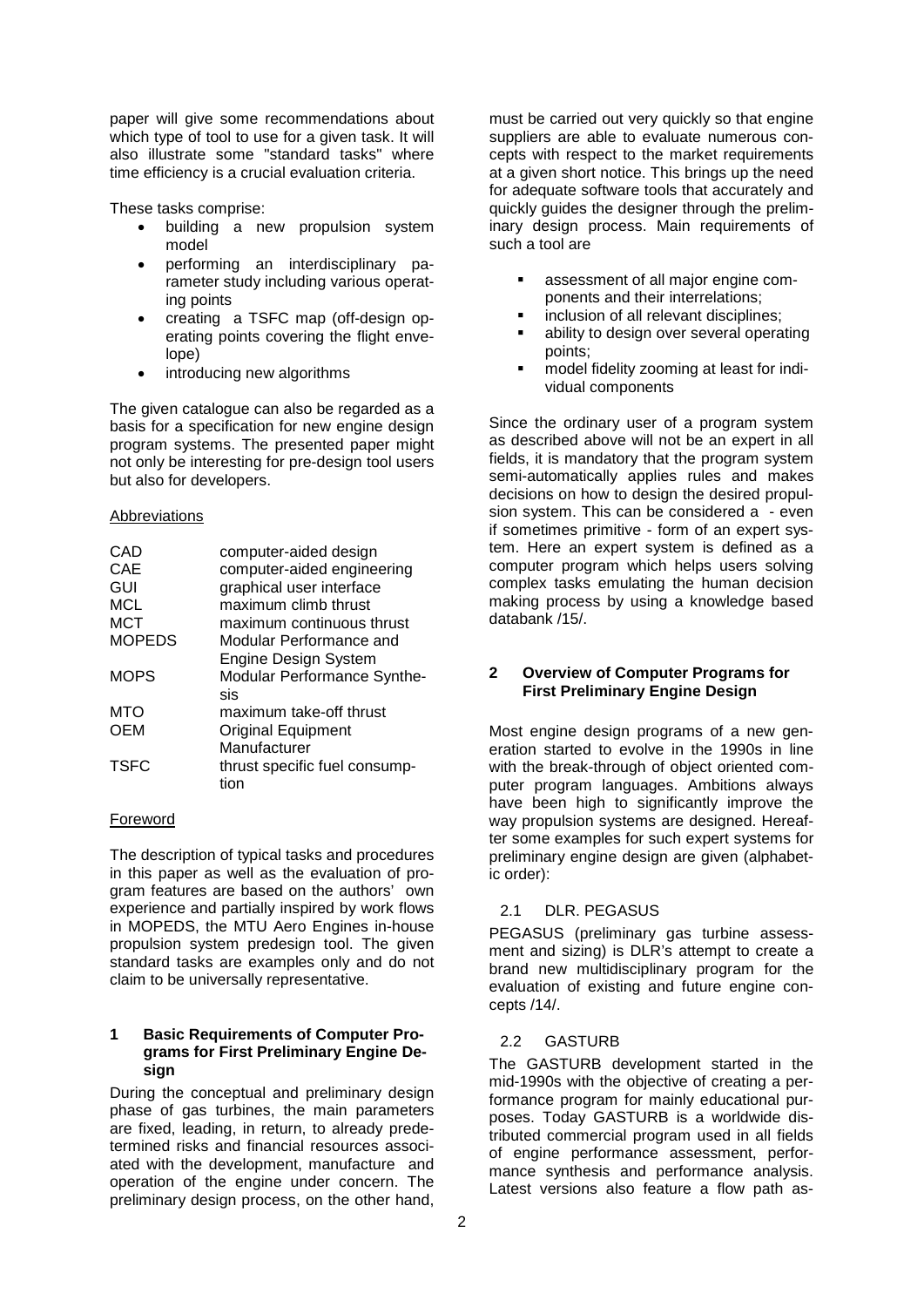sessment and provide the means to assess engine masses /1/, /8/. There are plenty of publications in connection with or based on GASTURB results (given here only a selection: /9/-/12/).

#### 2.3 MTU Aero Engines: Modular Performance and Engine Design System MOPEDS

MTU Aero Engines started the development of a new propulsion system design program as early as in the mid-1990s and had a functional demonstrator in 2000 /3/. To avoid having to start the development from scratch, MOPEDS (Modular Performance and Engine Design System) was based on other programs. The numerical solver as well as the program control parts of the program were shared with the performance program MOPS (Modular Performance Synthesis). Physical components, e.g. mean line programs, were integrated /4/. Apart from reducing the amount of work (data transfer from one program to another etc.) and the probability of making errors MOPEDS was intended to support closer cooperation between the various specialist departments such as thermodynamics, aerodynamics, structures, acoustics, costs already in the early phases of engine programs. MTU has constantly improved and further developed the program system /6/, /7/. Today MOPEDS is one of the main tools in MTU's advanced programs department.

## 2.4 NPSS

In 1999 Lytle, working with NASA, published information about the Numerical Propulsion System Simulation (NPSS).

This program aims to enable accurate information about propulsion system parameters such as performance, operability and life to be determined early in the design process before any hardware is built and tested. Therefore NPSS provides modeling techniques and data standards to couple the relevant disciplines such as aerodynamics, structures, heat transfer, combustion, acoustics, controls and materials. The system is developed by NASA, industry, other government agencies and universities and consists of engineering models, a simulation environment and a computing environment. Contradictory to most of the other design systems NPSS is commercially available. /20/

## 2.5 Pratt & Whitney Canada

In 2010 Brophy, working with Pratt & Whitney Canada, published an introduction into the inhouse preliminary multidisciplinary optimization tool PMDO-Lite. Similar to Rolls Royce' Genesis PMDO-Lite is based on a thermodynamic cycle calculation, which provides the input to the preliminary sizing tool. This sizing tool is meant to be the core of PMDO-Lite. The gas path as well as key mechanical dimensions, parametric masses and costs are calculated. The major objective of this part of the tool is the quick turn from cycle data into geometry. This was found to be one of the most critical time paths existing in the preliminary design process. /17/, /18/, /19/

## 2.6 Rolls Royce:

In 2003 Jones /13/ published details about the military engine preliminary design process used by Rolls-Royce to support 'capability vs. cost' trades conducted at the weapon system level. In order to accomplish that Rolls Royce makes use of the preliminary multi-disciplinary design system Genesis, which has been developed since the early 1970s. This program is able to make basic assumptions about key aerodynamic and mechanical parameters to enable the calculations to be started. Genesis uses Rolls Royce Analysis Program (RRAP) to represent the thermodynamic behavior of the engine.

## **3 Benchmark Criteria**

Benchmark criteria are useful to identify the best suited program for a given task or a portfolio of tasks. They can also serve as a guideline for the development of such programs. Following main features and typical applications are given to help select the required features.

Features can be grouped into the following categories /3/:

- general requirements
- application
- environment
- program modules
- gas dynamics
- technology
- program development environment

## 3.1 General Requirements

The most crucial general requirements will be explained in detail hereafter.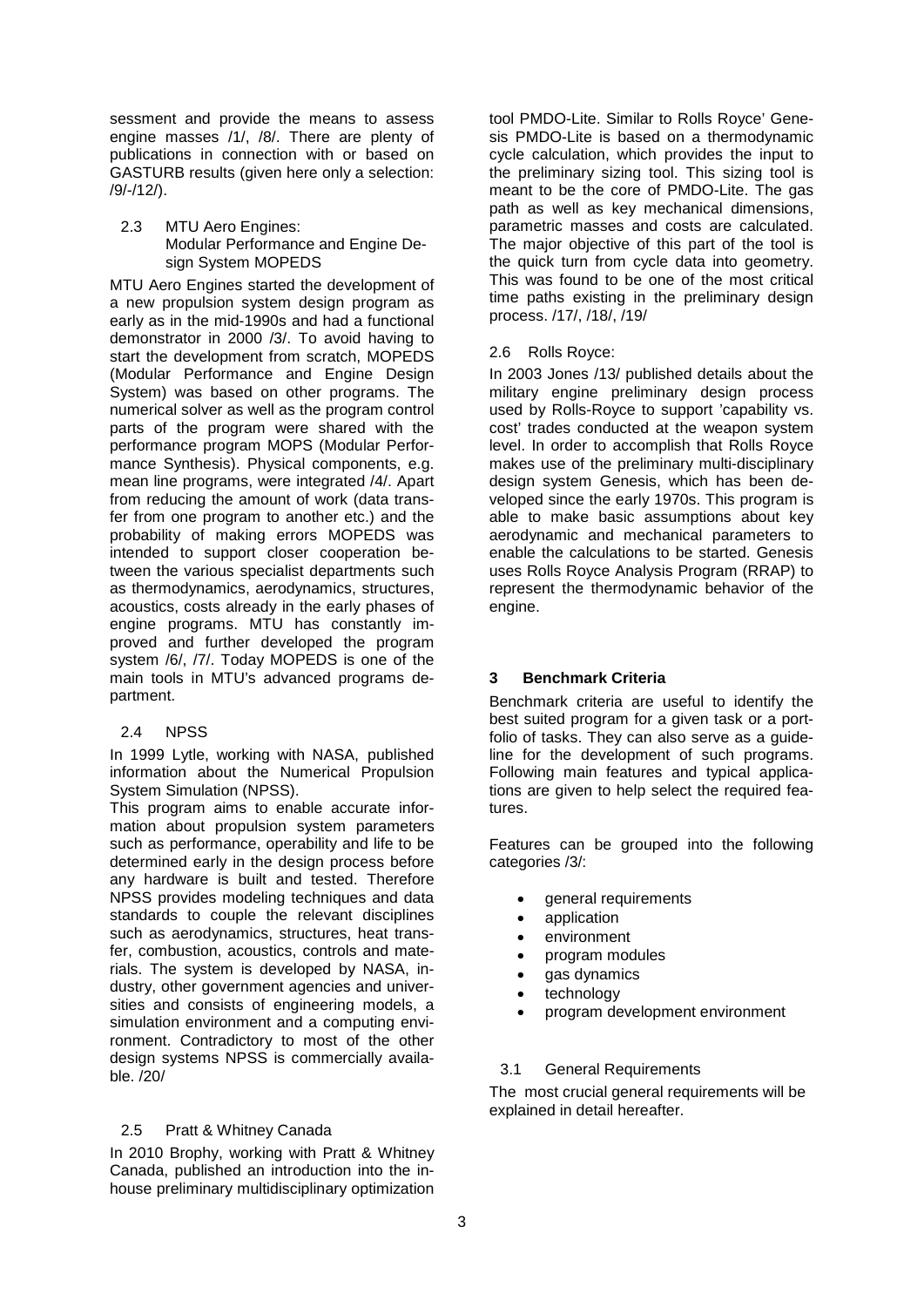• Availability of the Program

Engine design systems can be grouped in two categories: in-house codes, usually not accessible to the public and commercially available programs.

The advantages of commercially available programs are:

- No in-house effort to create the program
- Documentation available
- Error prove by multitude of users
- Hotline (potentially)
- No permanent in-house support/programmer necessary

On the other side there are also disadvantages related with commercial software:

- Sales price
- Source code normally not accessible
- Dependency to the seller:
	- o User wanted features / needed modifications cannot be demanded, good will of seller required
	- o Even if modifications are possible, long lead times
	- o Confidential changes to the program generally speaking not possible
	- o Platform changes only possible with cooperation of the seller (if not already implemented)
	- o Realistically seen, updates must be purchased, e.g. long-term financial commitment
	- o No or limited influence on program development direction / philosophy
	- o Depending on license agreement no flexible usage of the program (platform / computer change, varying users, etc.)

Apart from access to the program, the program's maturity should also be very important to the user. Programs which have been around for several years usually feature more user friendliness and less bugs. Here publications can help the user to get an idea.

• Calculation of Random Engine Configurations

Typically, there are two fundamentally different approaches in engine design programs to provide the information about the engine configuration to be simulated (mixed 2-spool turbofan, unmixed 3-spool engine, turboprop, etc.). In the first case predefined engine configurations can be selected by the user (e.g. GASTURB). These configurations usually differ only in the main characteristics such as number of spools,

mixed or unmixed, propeller engine or turbofan, etc.



### Figure 4: GASTURB 12 Engine Selection /1/

Advantages:

- o Tested and reliable configurations immediately available and ready to use
- o Available methods tailored to the specific configuration

Disadvantages:

- o Only given configurations can be used
- o Modifications of configurations cannot be introduced by the user

The second approach allows the user to provide all information about the configuration manually.



Figure 5: Example for a user defined engine configuration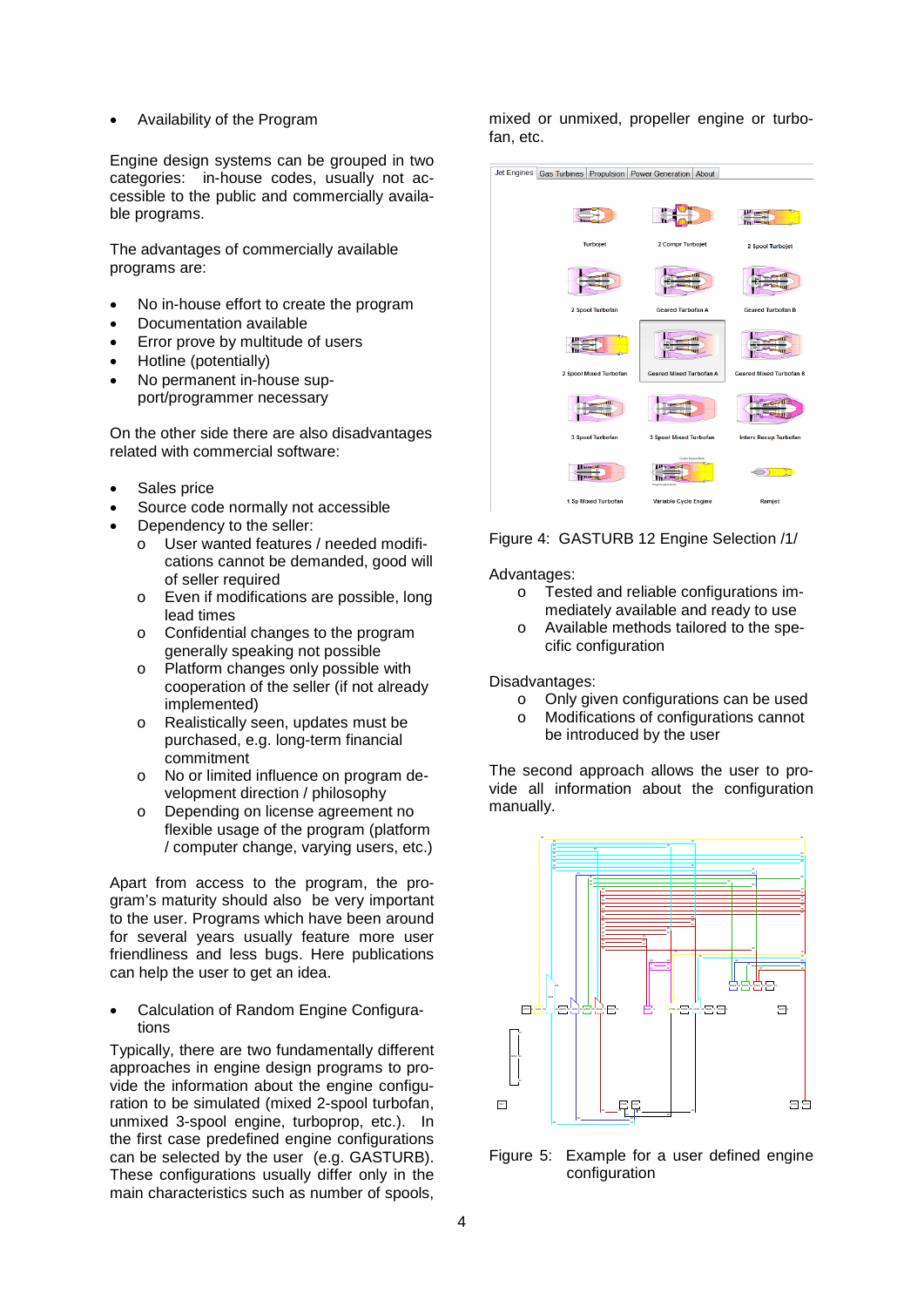### Advantages:

- Random configurations (especially also unconventional configurations) can be built according to the actual requirements
- Unusual components can be added (pistons, electrical components, …) Communality between different models can be created and hence simplify program handling
- Once a set of different configurations is present and automatically provided to the user the program can also be used as in the "predefined configuration" mode

Disadvantages:

• Building a new configuration often is a tedious task which might require a certain expertise – usually this task is not done frequently

To overcome the disadvantages model libraries, i.e. predefined thoroughly checked models of certain engines, can be used.

• Multi-disciplinary Design Capabilities

Modern expert systems for the preliminary engine design have to comprise a vast range of aspects to be looked at, taking into account thermodynamics, aerodynamics, mechanical design, mass and cost assessment. Here some examples:

Baseline usually is the performance calculation which provides the fundamental cycle data, i.e. temperatures and pressures for all stations (module entry planes). Today's performance programs, in addition, assess mass flows and provide station areas in design and off-design condition. For the cycle off-design calculations it should be possible to use any type of standard component map.

Based on the performance results, a first flow path can be derived. With the flow path aerodynamic mean line, analyses can be performed leading to a first aerodynamic assessment resulting in component efficiency and aerodynamic loading. Based on the engine flow path, the nacelle contour and its associated drags can be assessed. With this information, gas and acoustic emissions at component and at system level can also be determined. Typical missions can be calculated and the fuel burn assessed.

With flow path and mechanical speeds, a first mechanic design of disks and casings can be performed. For this task a material data base is very helpful.

Mass and cost – both production cost and maintenance cost - can be estimated based on the geometry and cycle information. Statistical and analytical methods are both possible.

With the engine design the effects on the aircraft can be assessed. This might allow an optimization of the overall aircraft system.

• "Zooming"

Modern expert systems for the first preliminary engine design usually do not only provide one single method to assess a particular piece of information. The user can choose between different methods to obtain the level of depths wanted ('zooming'). E.g. there can be a pure mean-line analysis, a multi-line analysis up to a CFD analysis to assess the component's aerodynamics.

This can be useful e.g. within large parameter studies. When time is crucial, it is often advantageous to use simple methods in order to narrow down the area of interest. Subsequently more detailed methods can be used to either strengthen the findings or for special investigations of a selected component (e.g. 2D calculations with HPC only).

• Design Traceability

Crucial for any work with such a mighty tool as described is the traceability of the calculation. It is important to be aware of the "heritage" of a result (starting point, design laws, etc. ). Typical features are:

- the use of standard plots to evaluate the physical soundness, e.g. organized in a plot catalogue, including special plots as operating lines in the component maps, t,s-diagrams, smith diagrams, velocity triangles etc.,
- suitable means to inform about the calculation progress (convergence etc.)

## **Extensive documentation**

The following features are important supplements to the program:

- user Manual
- documentation of knowledge and rules
- documented Source Code
- tutorials
- online-help
- additional documentation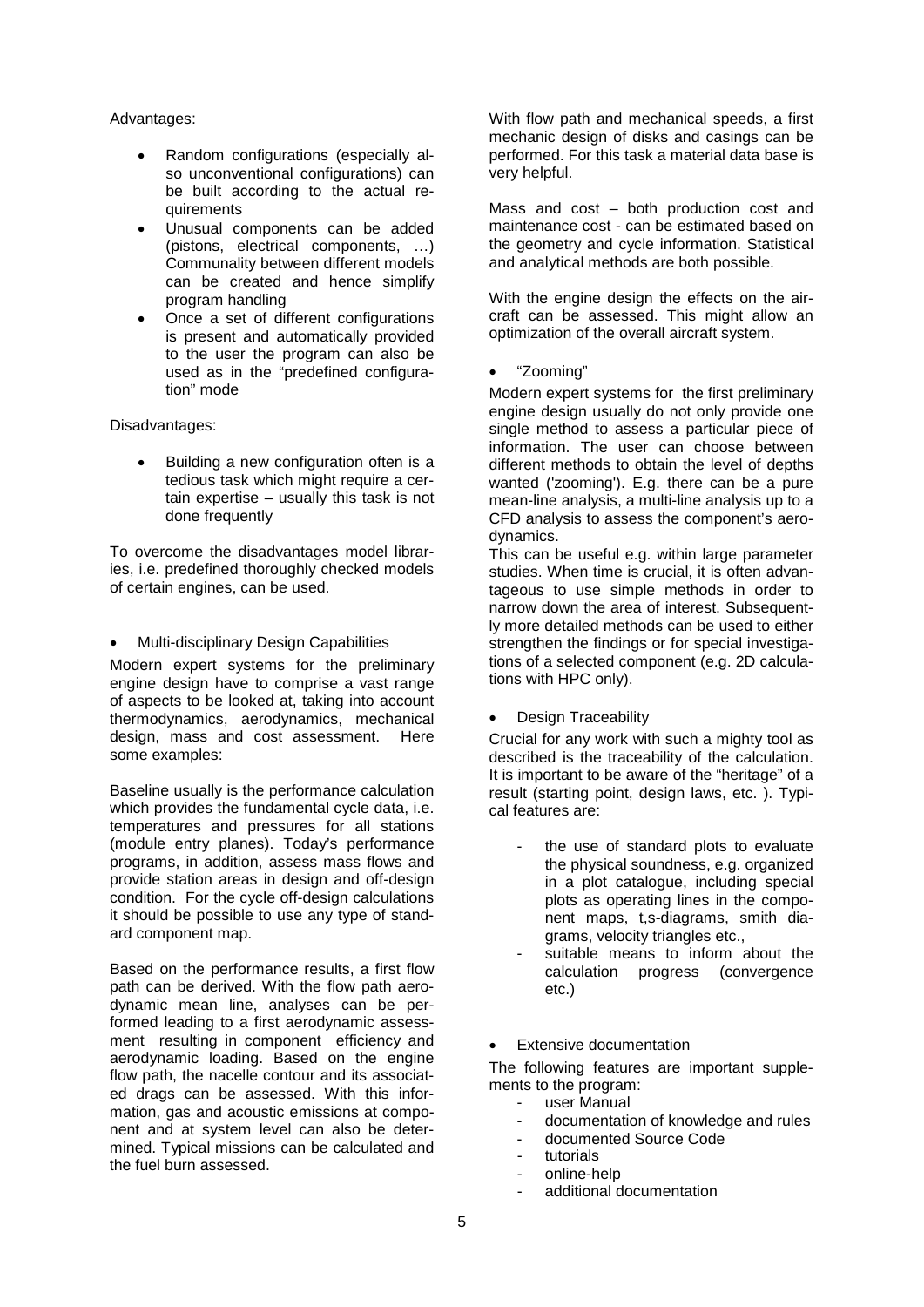#### 3.2 Application

The main objective of a program system for conceptual engine design is to allow the user to as quickly as possible fulfil his task at the desired quality of the results. A simple tool application is key. The risk of application errors and calculating physical non-sense should be minimized. Consequently the data processing for input and output is highly important. Here the program system can assist the user in multiple way:

#### • Graphical User Interface

Especially commercially available programs like GASTURB often feature excellent graphical user interfaces (GUI). The importance of the GUI is reciprocal to the usage of the program. Occasional users certainly require a more sophisticated interface compared to regular users. For regular users (e.g. daily 4 h) speed to achieve a certain objective might be a by far more relevant feature of the program system. The optimum is  $-$  of course  $-$  a mixture of user friendliness and an interface enabling extremely fast operations.

GUIs have to be divided in those controlling the calculation process, facilitating the data input process and those providing output. A special case is the batch mode which e.g. enables the program execution within optimization environments. GUIs are particularly useful if data quantities are small. On the other hand large data quantities (e.g. the calculation of a set of spot points containing several thousands of operating points) are usually easier handled by file based input and not GUI supported.

#### • Suitable Program Operation Modes

Depending on the task an interactive or a batch mode is preferable. An interactive GUI can significantly support to build the design point of a new engine – quicker access to the required input data by input data categories, graphical checks of input parameters, etc. The user can better concentrate on the physical content of the task. On the other hand a batch mode is required if large quantities of data have to be repeatedly processed, e.g. when generating TSFC maps. Here it is important that changes in the input data do not require a new set-up of the whole job.

#### • Automatic calibration

In case a parameter study has to be performed, a standard procedure is to base the calculation on a known reference engine. Here, the geometry and component efficiencies predicted from mean line codes, mass and cost assessments, etc. will be calibrated. Calibration can be performed manually or – faster and more convenient - supported by the system.

• Easy data input and output

Easy data input and output is key to successfully solve a given task. The following features can help:

- nomenclature acc. to standard
- task oriented input / output features reasonable input data structure
- reasonable output data structure
- existence of comprehensible log-files
- database with calculation input and output parameters
- Nomenclature acc. to a standard

The more complex the task, the more important, not only for the individual user but also when teams of different institutions cooperate, is to name parameters according to standards (e.g. SAE AS755 /16/).

- Reasonable input data structure
	- adequate number of input parameters
	- adequate structure of input parameters
	- readable input file
	- parameter names adaptable by user
	- extensive usage of graphics for data input
	- only needed input can be identified / is shown
	- input parameter unit can be independently selected
- Reasonable output data structure
	- adequate structure of output parameters
	- output after each operating point
	- output parameter unit can be independently selected
	- only output is created which is relevant for the selected methods
	- creation of a binary database
	- adequate number of output parameters
	- extensive usage of graphics for data output
- Existence of comprehensible log-files

It is absolutely crucial that the user knows in detail how a calculation was performed, what program version was used, which input was used, what kind of problems / errors occurred, how iterations advanced, etc.

This is especially important if the calculation terminates in an unexpected way.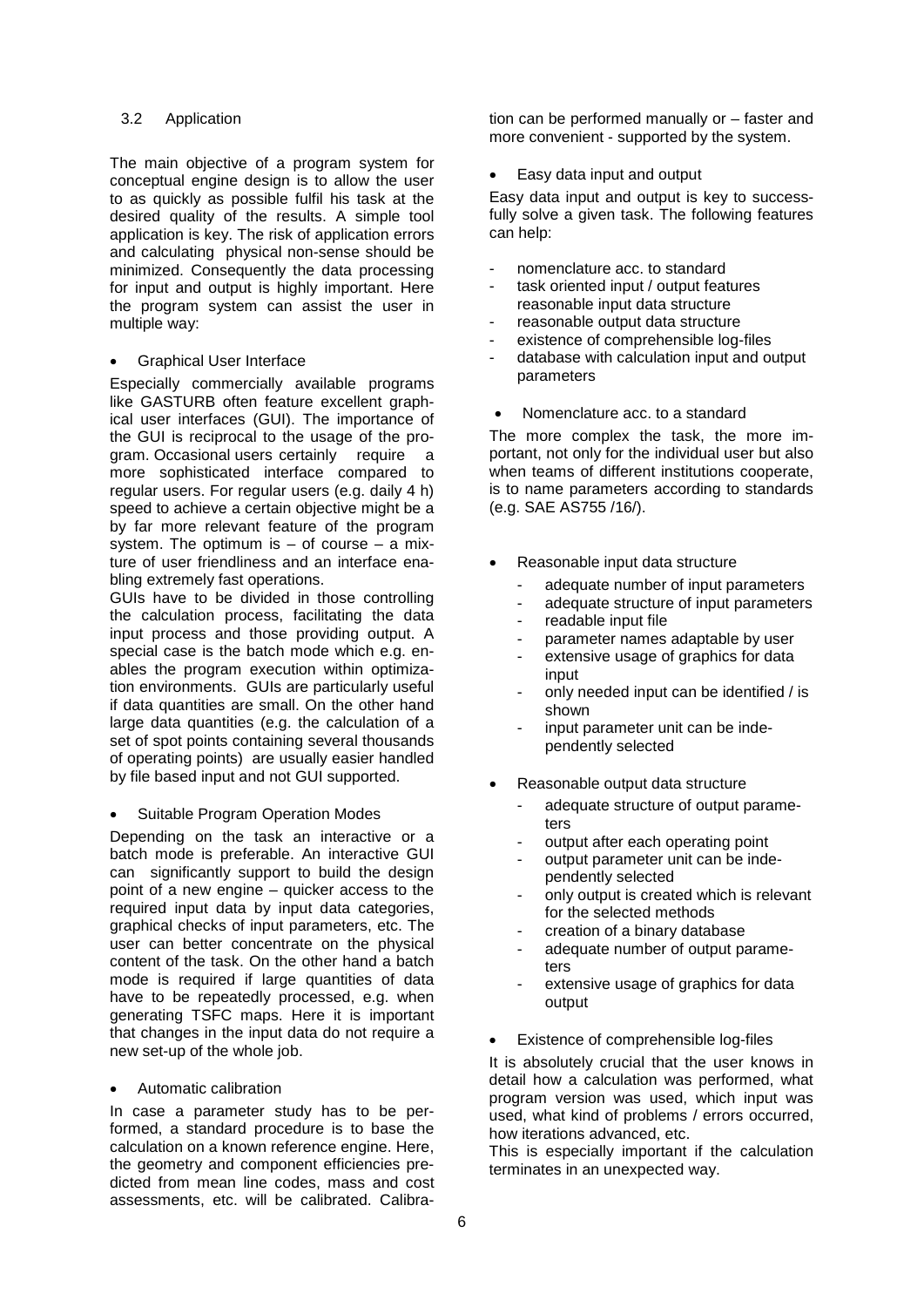• Database with calculation input and output parameters

Often it is important that the input and results can be retrieved at any time after a calculation without performing the calculation itself again. So e.g. the evaluation of certain calculated parameters can be done later at any point in time.

• User Guidance

There are many fields the program can ease tasks where the program can speed and lighten up the otherwise time consuming and cumbersome activities. Two examples for such activities are:

- automated checks of engine configurations, models and calculation results
- automated set-up of parameter studies

In the first case, the program can execute checks regarding the model structure, used data, but, also, to a certain extent, physical soundness of the model.

In the second case, the system should provide the complete input for a whole parameter study. The user then only has to provide the variable parameters with their respective range.

### • Availability of auxiliary tools

With today's high performance computers, the pure computing time, especially when using simple 1D or 2D-methods, is often not crucial. Instead the set-up of the model and rather the validation of the simulation's results as well as the preparation of the documentation take a large portion of the overall time. Therefore auxiliary programs are needed to most effectively support the user in these time consuming tasks. The following features offer assistance:

- Plot software with direct access to calculation results
- Creation of user defined parameter listings
- libraries with component maps
- libraries with predefined documented and checked engine models and components
- Availability of Help Features

The following help features shall be available:

- online-help describing the physical content and standard tasks
- help to recognize errors and troubleshooting
- predefined plot libraries to graphically check results
- assistance to implement program extensions

## 3.3 Environment

Often, there exist boundary conditions which demand certain features. Following the main features are described.

• Independency of platform

The program should run on Microsoft and Unix operating systems.

• Provision of standard interfaces

To accelerate data handling the following interfaces are helpful:

- CAD and CAE interfaces
- Microsoft interfaces (Excel, Powerpoint)
- plot software interfaces
- Program security

It should be possible to especially restrict the access to input and output data. In case computer decks could be transferred to non-inhouse customers, it should be possible to "scramble" the computer code (i.e. make it unreadable).

## User environment

Instead of a prescribed, frozen environment a flexible one will allow the environment to be optimized according to the users' preference.

## 3.4 Program Modules

The most important features are:

Modular design

The following modules (or options to calculate) should be available:

- turbo machines (compressors and turbines; propellers)
- inlets, ducts, nozzles
- heat exchangers
- aircraft related calculations (nacelle etc.)
- Numerical stability of applied methods and programs
- Starting Values can be prescribed at any operating point
- Starting Values can be prescribed automatically
- Clearly arranged computer source code
- communication between different calculation modules should be possible
- documentation of the source code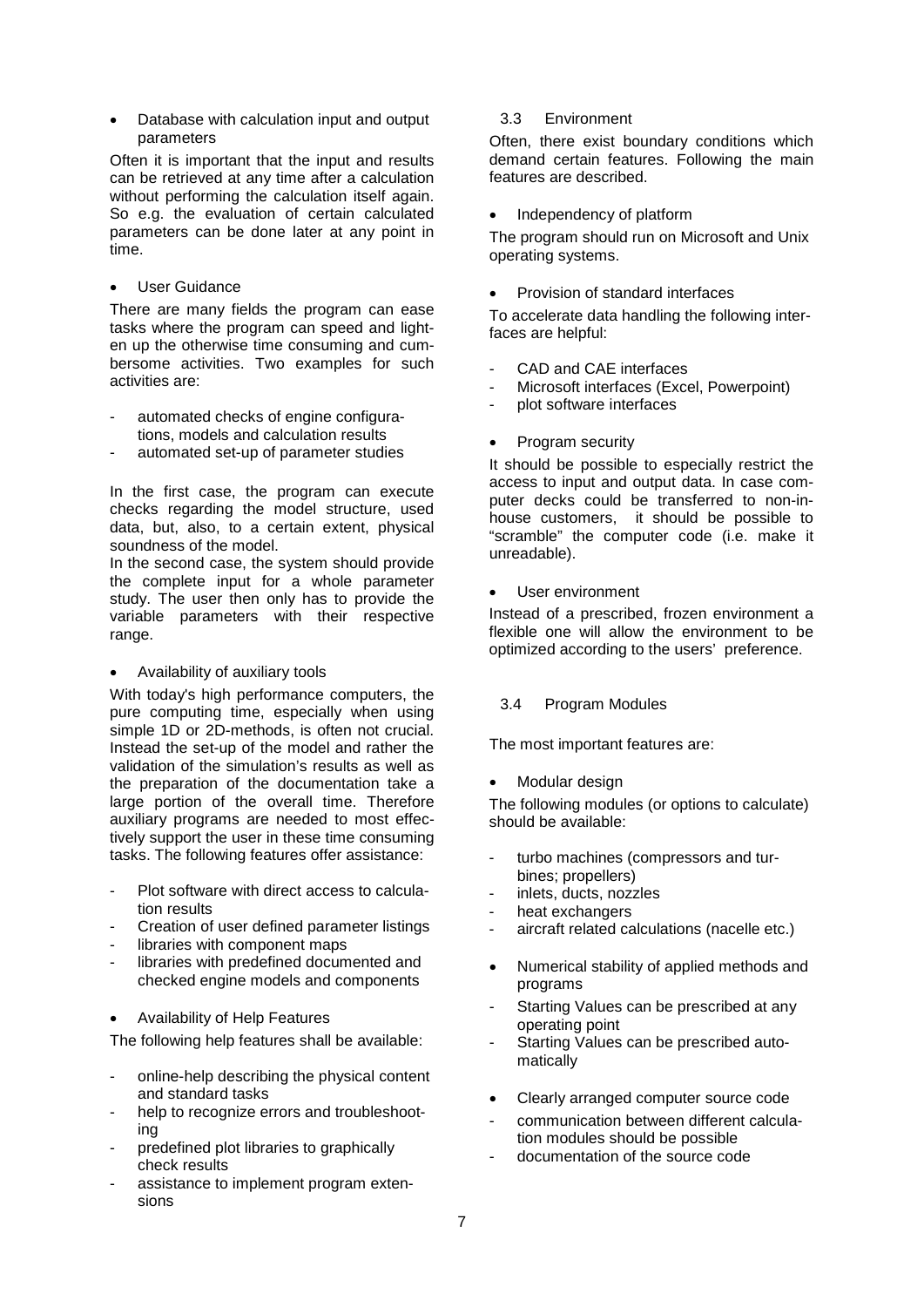• Uniform subroutines

#### 3.5 Gas Dynamics

Regarding the actual physics, there are also some important requirements:

- Convenient design and off-design calculations
	- possibility to design the engine in any operating point
	- off-design calculations using component maps
	- off-design: various component map representations
	- off-design: calculation without design point possible
	- access to arbitrary operating point data
	- enabling / disabling of component specific design / off-design calculations (mixed design / off-design among various components)
	- automatic calculation of multi point methods such as ICAO noise or gas emission certification
- Possibility of transient performance calculations
- 3.6 Technology

The following features significantly ease the program handling:

#### User defined iterations

For the convenient adaptation of user prescribed models it is crucial that the user can implement arbitrary iterations according to his needs, including iterations involving more than one operating point .

- Special calculation modes
- optimization (already built in or by external means); different optimization strategies should be available
- optimization of the complete propulsion system and portions of it
- Monte Carlo Analysis
- User defined algorithms can be implemented without a program change
- Use of arbitrary tables

Often it is required to introduce new dependencies in a model. An easy way is the implementation of tables. Those tables should be accessible without any code modification.

#### 3.7 Program Development Environment

In commercial applications the program development environment plays an important role. Following a list with important features:

- update process and responsibilities clearly defined
- downward compatibility
- minimized test time and effort for updates
- version controlled program storage
- possibility of arbitrary extensions
- possibility to include specialists' programs and algorithms
- selectable calculation accuracy
- possibility to create computer decks, DLLs etc.

#### **4 Selection of an adequate Expert Systems for First Preliminary Engine Design**

The selection of a suitable tool for a given task often is not easy. The user's requirement in general is to accomplish the job

- as fast as possible
- without errors
- in an adequate quality.

Also the tool has to cover the entire range from providing results in a few minutes up to extensive studies of several month.

The selection of an adequate expert system mainly depends on the task the engineer has to perform. Extensive tasks where many users are involved may certainly require more sophisticated tools than the quick "first glance assessments" of an individual user. Consequently the requirements for the tool are totally different.

For quick tasks, the engineer cannot afford to build up new model configurations, create huge new data sets etc.. Following several examples of typical tasks engineers in the very early phase of a new engine program are faced with.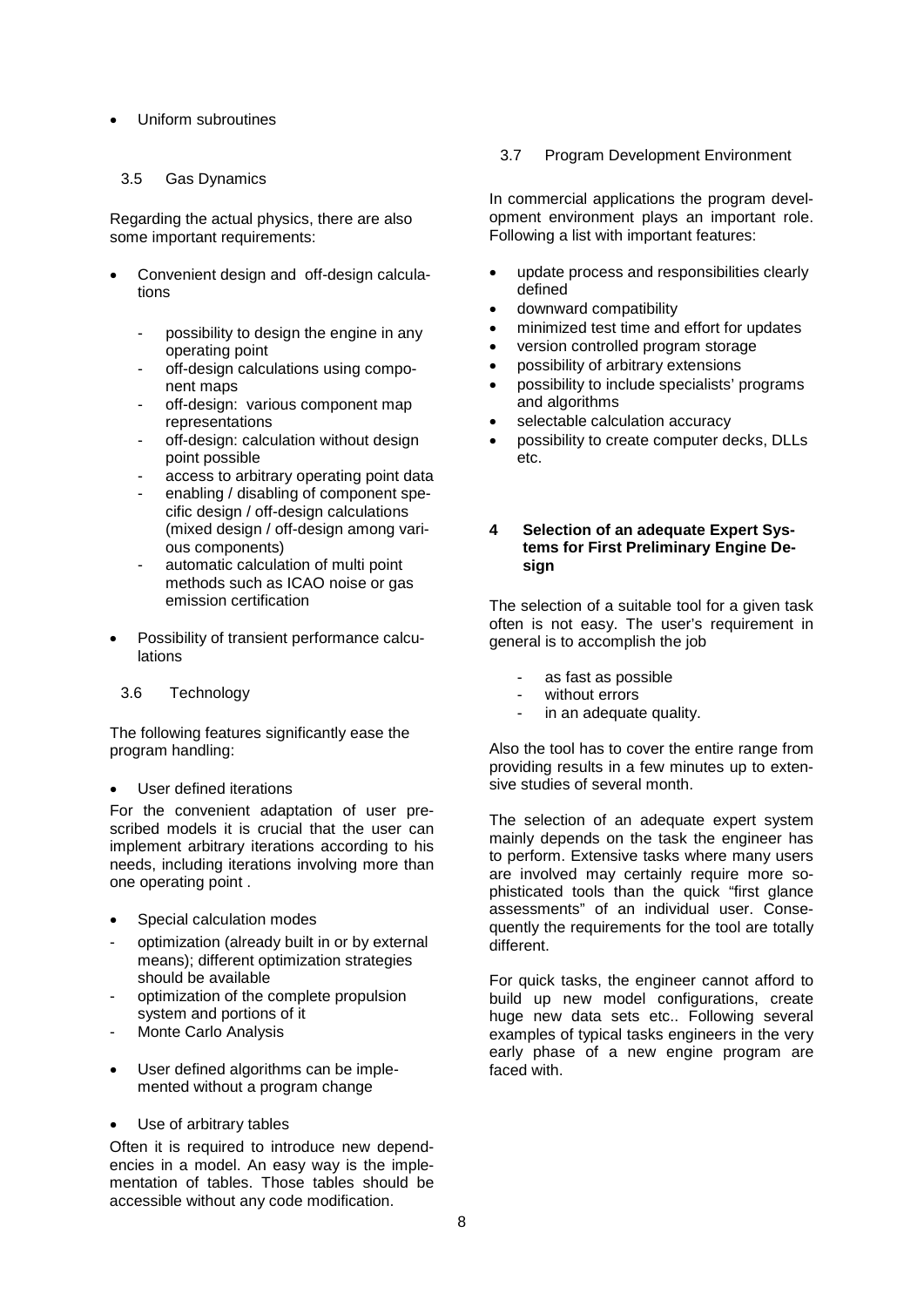4.1 Standard Task 1: Building a new propulsion system configuration and set up of a new simulation model

In the case of predefined configurations, a substantial part of the task is already provided by the program, given an appropriate configuration exists. In this case, "only" the cycle parameters have to be provided. The capability of the implementation of user driven adaptations is very useful in case the data structure or rather the data set-up does not meet the user's necessities. Usually, templates for input data are provided which eases the task. The downside is the inflexibility of the configuration which might prevent that special requests needed by the user can be implemented.

On the other side, modular program architectures require already substantial effort to build the engine configuration. Here suitable tools may help, e.g. graphical interfaces where the configuration can be built interactively, configuration libraries from which the user can select a suitable configuration as a starting point. This configuration then only has to be adjusted.

Along with the configuration a library can also provide sample input and output data for various models. In case reference data is available it can be used for calibration. The calibration logic can either be implemented in the tool or needs to be provided by the user e.g. by defining iterations.

To fulfil this kind of tasks it is important that graphical configuration tools exist which help to select or build new configurations, easy data input including user support to select adequate component characteristics, automatic calibration of a model to a set of reference data, clear organization / implementation of "laws" for iterations, support of a quick result check (graphical and numerical).

4.2 Standard Task 2: Building a parameter study to evaluate a new optimum cycle for a given set of boundary conditions

One of the main tasks preliminary design tools are used for is the identification of the optimum engine design for a given set of boundary conditions such as thrust, power off-take, ECS bleed, fuel burn target, etc.. Typically a baseline engine is modeled, which serves as a starting point for studies in which parameters like bypass ratio, overall pressure ratio and combustor exit temperature are varied. The design rules, which are applied by the program, can either be integrated in the tool, e.g.

scaling rules for flow path geometry, mean line codes for the evaluation of component efficiencies, or be provided by the user, which is usually done using iterations, e.g. adapt spool speed for constant reduction gear ratio, etc. The typical scope of such a study is 30 engine designs incorporating 3 to 10 off-design operating points (MCL, MTO, noise and gas certification points). For this task the following steps have to be executed:

- set-up and calibration of a reference engine model (preferably using available templates or retrieved from existing models) as a starting point (see standard task 1)
- creation of the control laws to be applied during the study:
	- o which parameters should be varied (e.g. BPR, OPR, T4)
	- o which physical parameters should be adapted (e.g. flow path, component efficiencies, cooling air flows, etc.)
	- o how should those parameters be adapted?



Figure 6: Example of a parameter study

This task especially requires fast and robust methods, the ability of iterations over different operating points and extensive predefined but adoptable graphical checks.

#### 4.3 Standard Task 3: Provision of a TSFC Map

A typical task is the provision of so called TSFC-maps for customers, often aircraft manufacturers or research institutes. These maps are used for the design and optimization of new or modified aircrafts and incorporate a large quantity of scans covering all significant operating points of the flight envelope: maximum take-off operating points at different altitudes and ISA conditions, maxi-

mum climb and maximum continuous at differ-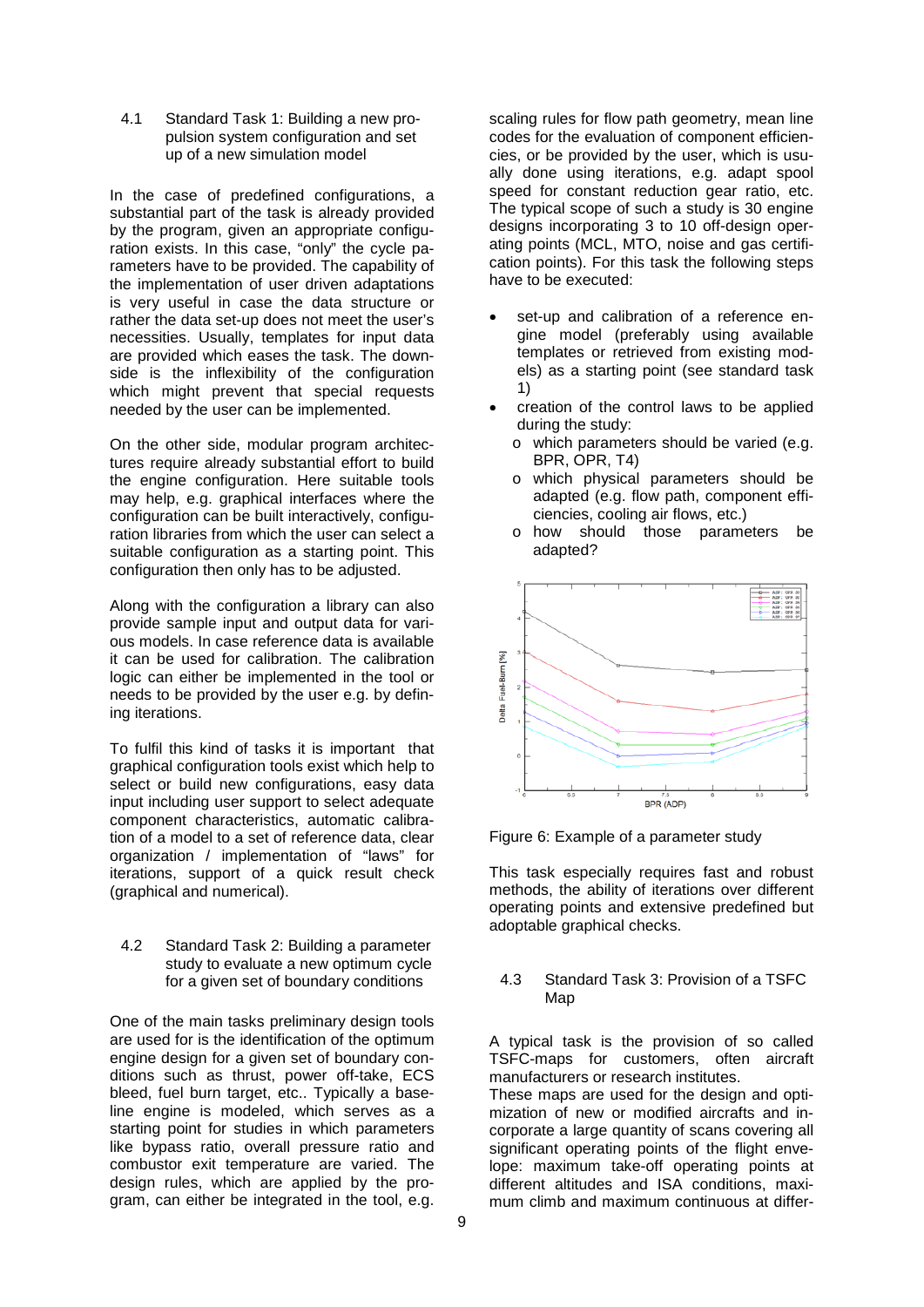ent flight Mach numbers, altitudes and antiicing bleed conditions, cruise at different thrust ratings (from max. cruise to flight idle). A typical number of operating points for a TSFC-map is in the order of 5000.

The special "problem" of this task is the huge amount of data which has to be created.

The following steps have to be executed to create a TSFC-map:

- the basic engine model has to be set up: key performance parameters have to be fixed (see also chapter 4.2)
- the "rating structure" has to be defined, i.e. the rules according to which the engine is controlled:
	- o how is "MTO" defined
	- o how is MCL and MCT defined?
	- o definition of the handling bleed schedule
- the "rating structure" has to be implemented
- input for all operating points to be calculated has to be provided
- the results have to be checked. Due to the huge amount of data adequate utilities have to be used, e.g. graphical checks
- the data sets (tables) for the customer have to be created.
	- 4.4 Standard Task 4: Introduction of a new Algorithm

Sometimes, a project requires that the way certain parameters are calculated is modified or that completely new methods are introduced to the program source code. Here of course, those programs have an advantage where the user directly and immediately can

- modify the source code
- create a new executable
- run the modified program
- repeat the above described steps as many times as requested

without interfering with the program usage of other users. Useful features here are:

- separation of program control and physical modules; users only have to modify the modules containing physical algorithms
- direct access of users to the modules containing physical algorithms
- source code in a widely spread computer language (e.g. C++, Fortran)
- version control and release management to ensure the implementation of user driven changes for the benefit of all program users

This task requires clear rules and processes for the update of the program system provided that changes shall be accessible for all users later.

The rules should comprise:

- nomenclature of parameters
- programming style
- downward capability

### **5 Selection of an adequate tool for a standard task**

According to the recommendations in Chapter 4 in the Annex extensive lists are provided, trying to give hints which features are needed to fulfil which task, based on the above described features and tasks. Categories are grouped in 5 levels:

- 0: not necessary
- 1:  $\frac{1}{2}$  nice to have
- useful
- 3: recommended
- 4: needed

Please refer to the Annex.

## **6 Conclusions**

Performance and engine design programs for preliminary gas turbine engine design have been around for more than a decade. However, there are plenty of tasks such a program has to cope with. Accordingly, the requirements for such a program vary a lot.

There are crucial basic requirements a program has to fulfil and others more dependent on the individual task. Here four "standard tasks" have been introduced and the related features have been explained. The importance of individual features not only depends on the main tasks the program has to fulfil but also on the frequency the program is used. Occasional usage clearly requires different features than intensive daily usage.

This paper gives guide lines which features are beneficial for the individual tasks to allow a potential user or developer of such a program to determine the most important features tailored to his individual needs.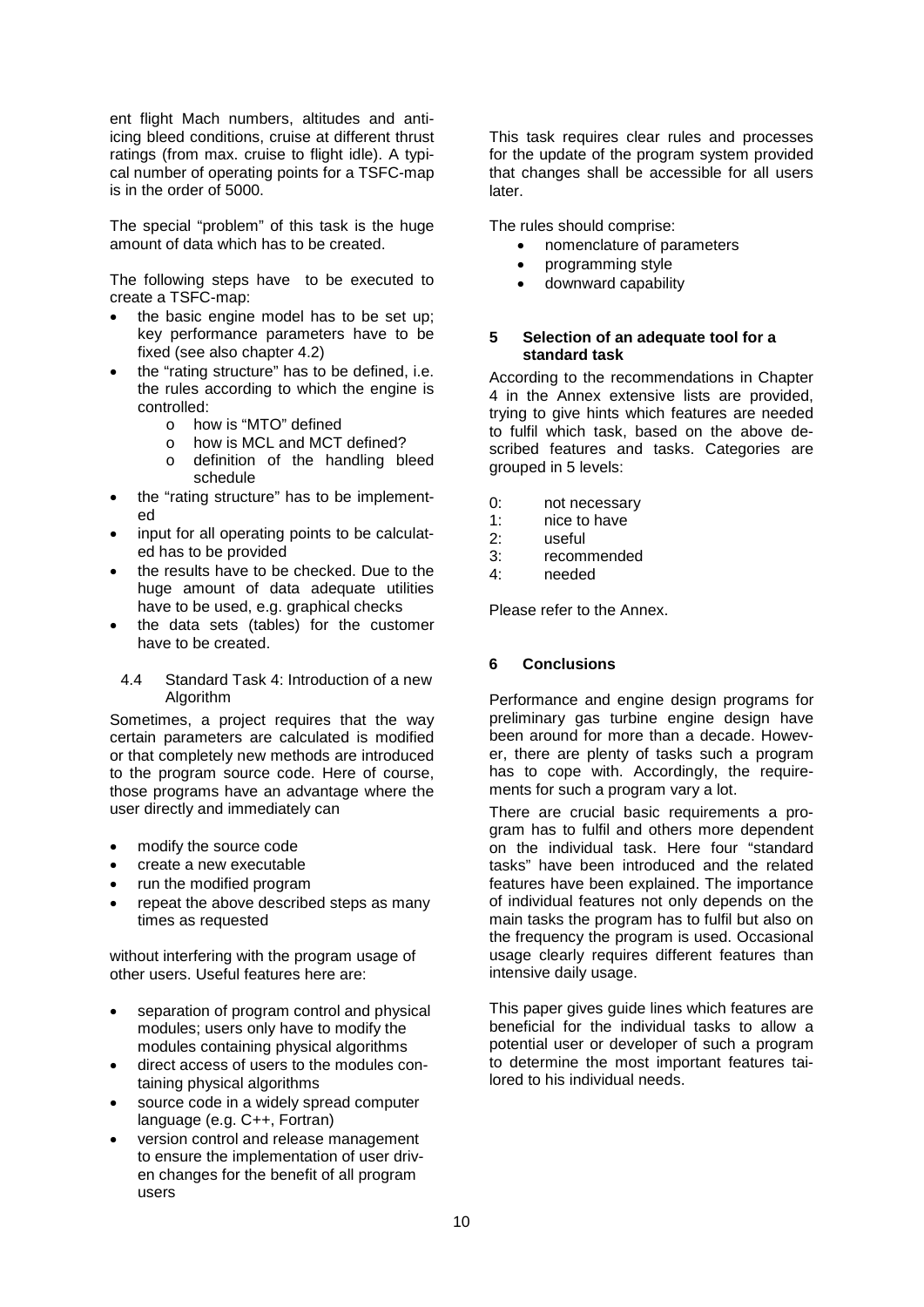#### References

- /1/ Kurzke, Joachim GASTURB 12 - Design and Off-Design Performance of Gas Turbines Germany, 2012
- /2/ Claus, R.W. et al., Numerical Propulsion System Simulation, Computing Systems in Engineering, Vol. 2, No. 4, 1991
- /3/ R. Schaber Numerische Auslegung von Gasturnen Dissertation, München, 2000
- /4/ R. Schaber, P. Jeschke, J. Kurzke Konzept eines multidisziplinären Vorauslegungsprogramms für Gasturbinen DGLR-Jahrestagung 2001, Hamburg
- /5/ Jeschke, Kurzke, Schaber, Riegler Preliminary Gas Turbine Design Using the Multidisciplinary Design System MO-PEDS ASME Journal of Engineering for Gas Turbines and Power, Vol. 126, Jan. 2004
- /6/ F. Donus, R. Schaber, Schmidt, Staudacher Accuracy of Analytical Engine Weight Estimation during the Conceptual Design Phase ASME 2010, Glasgow
- /7/ Donus, Fabian; Bretschneider, Stefan; Schaber, Reinhold; Staudacher, Stephan The Architecture and Application of Preliminary Design Systems ASME 2011, Paper GT2011-45614, Vancouver
- /8/ Donus, Fabian Ermittlung der Genauigkeit und Erarbeitung von Verbesserungsvorschlä gen bei der Gewichtsabschätzung mit Gasturb 11 Diploma Theses, Munich, 2008
- /9/ J. Kurzke Advanced User-Friendly Gas Turbine Performance Calculations on a Personal **Computer** ASME 95-GT-147, Houston, 1995
- /10/ J. Kurzke Gas Turbine Cycle Design Methodology: A Comparison of Parameter Variation with Numerical Optimization Journal of Engineering for Gas Turbines and Power January 1999
- /11/ J. Kurzke About Simplifications in Gas Turbine Performance Calculations ASME GT2007-27620, Montreal, 2007
- /12/ J. Kurzke Transient Simulations During Preliminary Conceptual Engine Design ISABE 2011-1321, Gothenburg, 2011
- /13/ Jones, M.J., Bradbrool, S.J., Nurney, K A Preliminary Engine Design Process for an Affordable Capability Defense Technical Information Center Compilation Part, Notice, ADP014191
- /14/ DLR [http://www.dlr.de/at/desktopdefault.asp](http://www.dlr.de/at/desktopdefault.asp%20x/tabid-1547/2182_read-3654/) [x/tabid-1547/2182\\_read-3654/,](http://www.dlr.de/at/desktopdefault.asp%20x/tabid-1547/2182_read-3654/) down loaded 19.02.2015
- /15/ Jackson, Peter **Introduction To Expert Systems** 1998 (3 ed.)
- /16/ SAE Aircraft Propulsion System Perfor mance Station Designation and Nomenclature AS755 Rev. C, 1997
- /17/ Pachenko,Y.,Moustapha,H. Preliminary multi-desciplinary optimization in turbomachinery design 2002
- /18/ Prado,P., Panchenko,Y. Preliminary multi-desciplinary design optimization system: a software solution for early gas turbine conception 2005.
- /19/ Brophy,F., Mah,S. Preliminary multi-desciplinary optimization (PMDO) an example at engine level 2010
- /20/ Lytle, J. K. The Numerical Propulsion System Simulation - A multidisciplinary design system for aerospace 1999
- /21/ Irwin, K. Multi-Disciplinary Design Optimization *using WAVE* 2000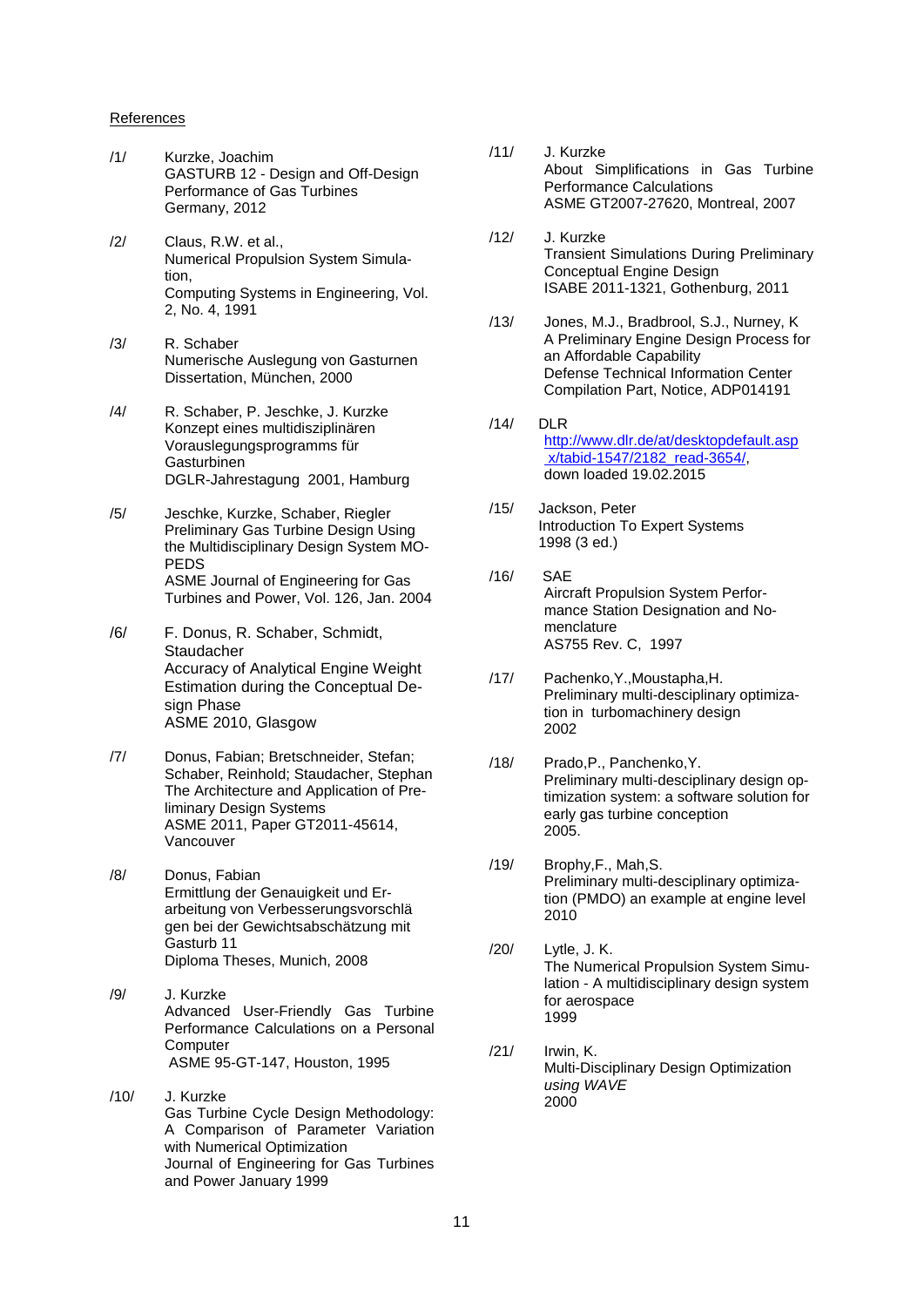## **Annex**

# A: General requirements

| <b>Feature</b>                                               | <b>Standard Task</b> |                         |                |                |
|--------------------------------------------------------------|----------------------|-------------------------|----------------|----------------|
|                                                              | 1                    | $\mathbf{2}$            | 3              | 4              |
|                                                              | Model Set-up         | Parameter Study         | TSF-Map        | New Algorithm  |
| Affordable price level                                       | $\overline{4}$       | 3                       | $\overline{2}$ | $\overline{2}$ |
| Possibility of implentation of user needed features          | 3                    | 3                       | $\overline{2}$ | $\overline{4}$ |
| Hotline                                                      | 3                    | 3                       | $\overline{2}$ | $\overline{2}$ |
| Error-proof, mature program                                  | $\overline{2}$       | 3                       | $\overline{4}$ | $\overline{2}$ |
| Source code accessible                                       | $\overline{2}$       | $\overline{2}$          | $\overline{2}$ | 3              |
| Eninge configurations can be defined by the user             | $\overline{4}$       | 3                       | 3              | 3              |
| Library with configurations available                        | 3                    | 3                       | 3              | $\overline{1}$ |
| Ability to create new designs and to assess given geometries | $\overline{4}$       | 3                       | 3              | $\mathbf 0$    |
| Cycle assessment                                             | $\overline{4}$       | $\overline{4}$          | $\overline{4}$ | $\mathbf 0$    |
| Flow path assessment                                         | $\overline{4}$       | $\overline{4}$          | 0              | 0              |
| Aerodynamics (mean line assessment)                          | $\overline{4}$       | $\overline{4}$          | $\Omega$       | $\Omega$       |
| Mechanics (compoenent sizing [disks, casings, )              | 3                    | 3                       | $\mathbf 0$    | 0              |
| Weight assessment                                            | $\overline{4}$       | $\overline{4}$          | $\mathbf 0$    | $\overline{0}$ |
| Center of gravity assessment                                 | $\overline{4}$       | $\overline{4}$          | $\mathbf 0$    | 0              |
| Assessment of moments of inertia                             | $\overline{4}$       | $\overline{4}$          | $\mathbf 0$    | 0              |
| <b>Production Cost assessment</b>                            | 3                    | 3                       | $\mathbf 0$    | $\mathbf 0$    |
| Maintenance Cost assessment                                  | 3                    | 3                       | $\pmb{0}$      | 0              |
| Nacelle geometry assessment                                  | $\overline{1}$       | $\overline{1}$          | $\Omega$       | $\overline{0}$ |
| Nacelle drag assessment                                      | $\mathbf{1}$         | $\overline{1}$          | $\overline{4}$ | $\pmb{0}$      |
| Component noise assessment                                   | 3                    | 3                       | $\overline{2}$ | 0              |
| System noise assessment                                      | 3                    | 3                       | $\mathbf 0$    | $\overline{0}$ |
| Emissions                                                    | 3                    | $\overline{3}$          | $\overline{2}$ | $\mathbf 0$    |
| Data base of material properties                             | 3                    | 3                       | $\pmb{0}$      | $\pmb{0}$      |
| Aircraft design                                              | 3                    | 3                       | 0              | 0              |
| Aircraft mission calculation                                 | 3                    | 3                       | $\Omega$       | $\Omega$       |
| Special investigations with a selected component             | 3                    | $\overline{2}$          | $\mathbf 0$    | 0              |
| Consistency of methods of different profoundness             | $\overline{3}$       | $\overline{1}$          | $\Omega$       | 0              |
|                                                              |                      |                         |                |                |
| Plot catalogue                                               | 3                    | $\overline{\mathbf{4}}$ | $\overline{4}$ | 0              |
| Plot of h-s-Diagram and T-s-Diagram                          | $\overline{2}$       | $\overline{1}$          | $\Omega$       | $\Omega$       |
| Component map plots incl. Operating line                     | $\overline{4}$       | $\overline{4}$          | $\overline{4}$ | 0              |
| Smith-Diagrams, velocity triangles                           | $\overline{4}$       | 3                       | $\mathbf 0$    | 0              |
|                                                              |                      |                         |                |                |
| <b>User Manual</b>                                           | 3                    | 3                       | 3              | $\mathbf{1}$   |
| Documentation of knowledge and rules                         | $\overline{4}$       | $\overline{4}$          | 3              | $\overline{4}$ |
| Documented Source Code                                       | $\overline{4}$       | 3                       | $\overline{2}$ | $\overline{4}$ |
| <b>Tutorials</b>                                             | $\overline{2}$       | $\overline{2}$          | $\overline{2}$ | $\mathbf{1}$   |
| Online-Help                                                  | $\overline{4}$       | $\overline{4}$          | $\overline{2}$ | 0              |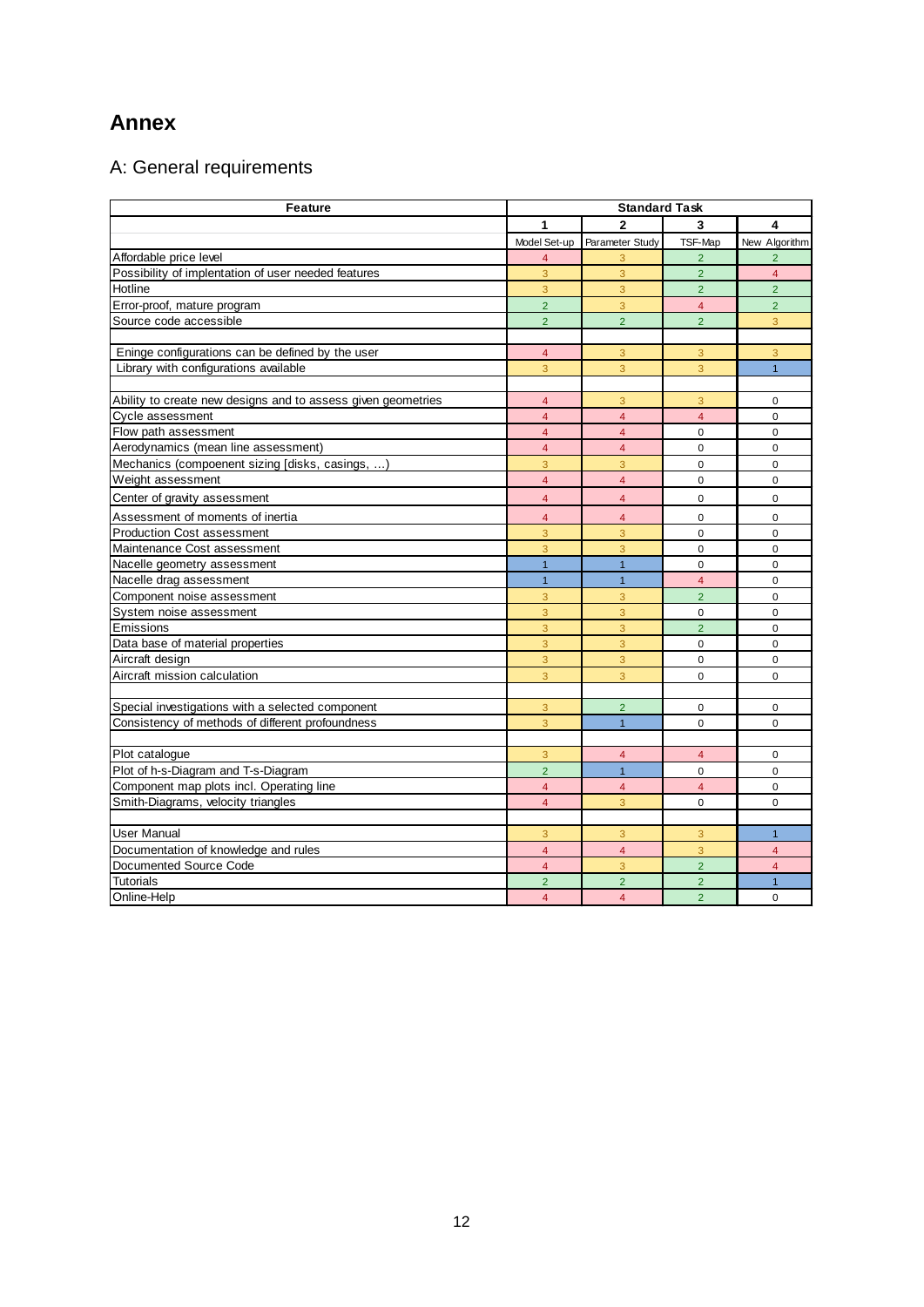# B: Application

| <b>Feature</b>                                                         | <b>Standard Task</b> |                 |                |                |
|------------------------------------------------------------------------|----------------------|-----------------|----------------|----------------|
|                                                                        | 1                    | $\overline{2}$  | 3              | 4              |
|                                                                        | Model Set-up         | Parameter Study | TSF-Map        | New Algorithm  |
| GUI (graphical user interface)                                         | $\overline{4}$       | $\mathbf{1}$    | $\overline{1}$ | 0              |
| Suitable program operation modes: interactive                          | 3                    | $\overline{2}$  | $\mathbf{1}$   | $\mathbf 0$    |
| Suitable program operation modes: batch                                | 1                    | 3               | 3              | 3              |
| Automatic calibration (Tool vs. Model calibration)                     | 3                    | $\Omega$        | $\mathbf 0$    | $\Omega$       |
|                                                                        |                      |                 |                |                |
| Nomenclature acc. to standard                                          | 3                    | 3               | 3              | 3              |
| Task oriented input / output features: interactive                     | 3                    | $\overline{2}$  | $\mathbf 0$    | $\mathbf 0$    |
| Task oriented input / output features: batch                           | $\mathbf{1}$         | 3               | $\overline{4}$ | 3              |
| Resonable Number of Input Parameters                                   | 3                    | $\overline{4}$  | $\overline{2}$ | $\Omega$       |
| <b>Structured Input Paramters</b>                                      | $\overline{4}$       | $\overline{4}$  | 3              | $\mathbf 0$    |
| Readable Input File                                                    | $\mathbf{1}$         | 3               | 3              | $\mathbf 0$    |
| Adaptable Names in Input File by user?                                 | $\overline{2}$       | $\mathbf{1}$    | $\mathbf{1}$   | $\mathbf 0$    |
| Extensive usage of graphics for data input                             | $\overline{3}$       | $\overline{2}$  | $\overline{1}$ | $\Omega$       |
| After selecting desired calculation methods only needed Input is shown | 3                    | 3               | 3              | $\mathbf 0$    |
| Output after each operating point                                      | 3                    | 3               | 3              | $\mathbf 0$    |
| Output independed of desired property unit                             | 3                    | 3               | $\overline{3}$ | $\mathbf 0$    |
| Output can be user defined                                             | 3                    | 3               | 3              | $\Omega$       |
| Only output is created which is relevant for desired selected methods  | 3                    | $\overline{3}$  | $\overline{3}$ | $\Omega$       |
| Output is binary                                                       | $\overline{1}$       | 3               | 3              | $\Omega$       |
| <b>Output Paramters structured?</b>                                    | 3                    | 3               | 3              | $\Omega$       |
| Extensive usage of graphics for data output                            | 3                    | $\overline{4}$  | $\overline{4}$ | $\Omega$       |
| Existence of comprehendible log-files                                  | $\overline{4}$       | 3               | 3              | $\overline{4}$ |
| Database with input and output parameters                              | 3                    | 3               | 3              | $\mathbf 0$    |
|                                                                        |                      |                 |                |                |
| Autmated checks of resuts                                              | 3                    | 3               | 3              | 3              |
| Autometed set-up of parameter studies                                  | 0                    | 3               | $\mathbf 0$    | $\mathbf 0$    |
|                                                                        |                      |                 |                |                |
| Plot software with direct access to calculation results                | $\mathbf{3}$         | 3               | 3              | $\Omega$       |
| Libraries with component maps                                          | 3                    | 3               | $\overline{2}$ | $\mathbf 0$    |
| Libraries with predefined engine models and components                 | 3                    | $\overline{3}$  | $\mathbf{1}$   | $\Omega$       |
|                                                                        |                      |                 |                |                |
| Online-Help                                                            | $\overline{4}$       | $\overline{4}$  | $\overline{2}$ | $\Omega$       |
| Help to recognize errors and troubleshooting                           | $\overline{4}$       | $\overline{4}$  | $\overline{4}$ | $\Omega$       |
| Predefined plot libraries to graphically check results                 | 3                    | 3               | 3              | $\mathbf 0$    |
| Assistance to implement program extensions                             | $\overline{1}$       | $\mathbf 0$     | $\Omega$       | 3              |

## C: Environment

| Feature                                             | <b>Standard Task</b> |                 |                |               |
|-----------------------------------------------------|----------------------|-----------------|----------------|---------------|
|                                                     |                      | 2               | 3              | 4             |
|                                                     | Model Set-up         | Parameter Study | TSF-Map        | New Algorithm |
| Platform indipendent                                | 3                    | 3               | 3              | 3             |
|                                                     |                      |                 |                |               |
| CAD and CAE interfaces                              | 3                    | 3               | 3              | 3             |
| Microsoft Office interfaces                         | $\overline{2}$       | $\mathcal{D}$   | $\overline{2}$ | $\Omega$      |
| Plotsoftware interfraces                            | 3                    | 4               | 4              | $\Omega$      |
|                                                     |                      |                 |                |               |
| Scrambeld Decks possible                            | $\Omega$             | $\Omega$        | 4              | $\Omega$      |
| Data Safety (access limitations can be implemented) | 4                    | 4               | 4              | 4             |
|                                                     |                      |                 |                |               |
| Adjustable by user                                  | $\overline{2}$       | $\overline{2}$  | $\overline{2}$ | $\Omega$      |